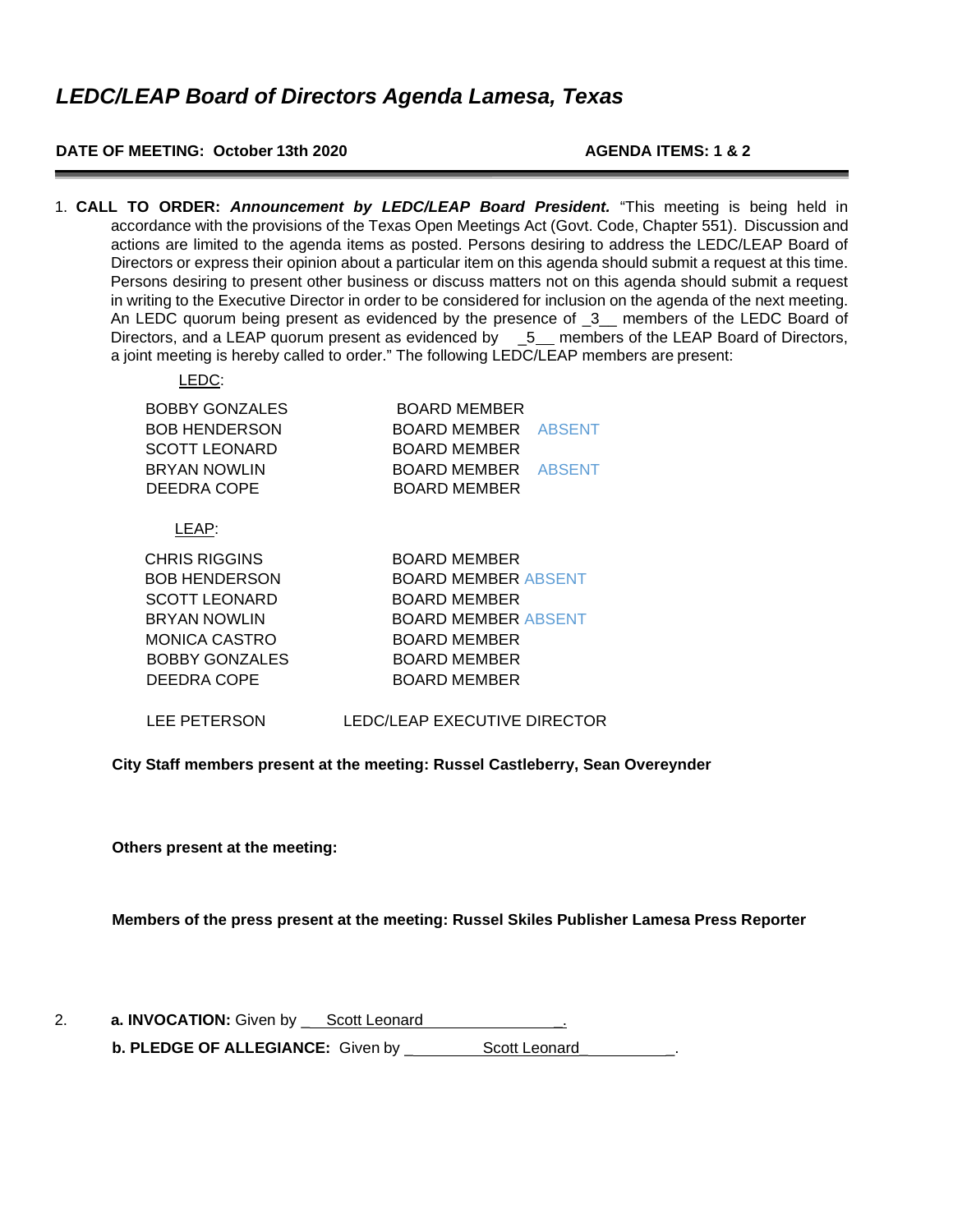#### **DATE OF MEETING: October 13th 2020 AGENDA ITEM: 3 AGENDA ITEM: 3**

| SUBJECT:<br>PROCEEDING: |    | <b>CONSENT AGENDA</b>                                             |
|-------------------------|----|-------------------------------------------------------------------|
| <b>EXHIBITS:</b>        |    |                                                                   |
| AUTHORITY:              |    | Texas Open Meetings Act, City Ordinance, and<br>LEDC/LEAP Bylaws. |
|                         |    | <b>SUMMARY STATEMENT</b>                                          |
|                         | a. | Minutes for September 21st 2020 and LEDC/LEAP Joint Regularly/    |
|                         |    | <b>Special Called Meeting</b>                                     |
|                         | b. | Bills paid for LEDC and LEAP for the month of September           |

## **BOARD ACTION**

| Motion by Board Member Monica Castro          | to Approve                              |
|-----------------------------------------------|-----------------------------------------|
| Motion seconded by Board Member Chris Riggins | and upon being put to a vote the motion |
| was Approved.                                 |                                         |

VOTING: "AYE"\_\_\_5\_\_\_\_\_\_\_\_\_\_\_\_\_ "NAY"\_\_\_0\_\_\_\_\_\_\_\_\_\_\_ "ABSTAIN"\_0\_\_\_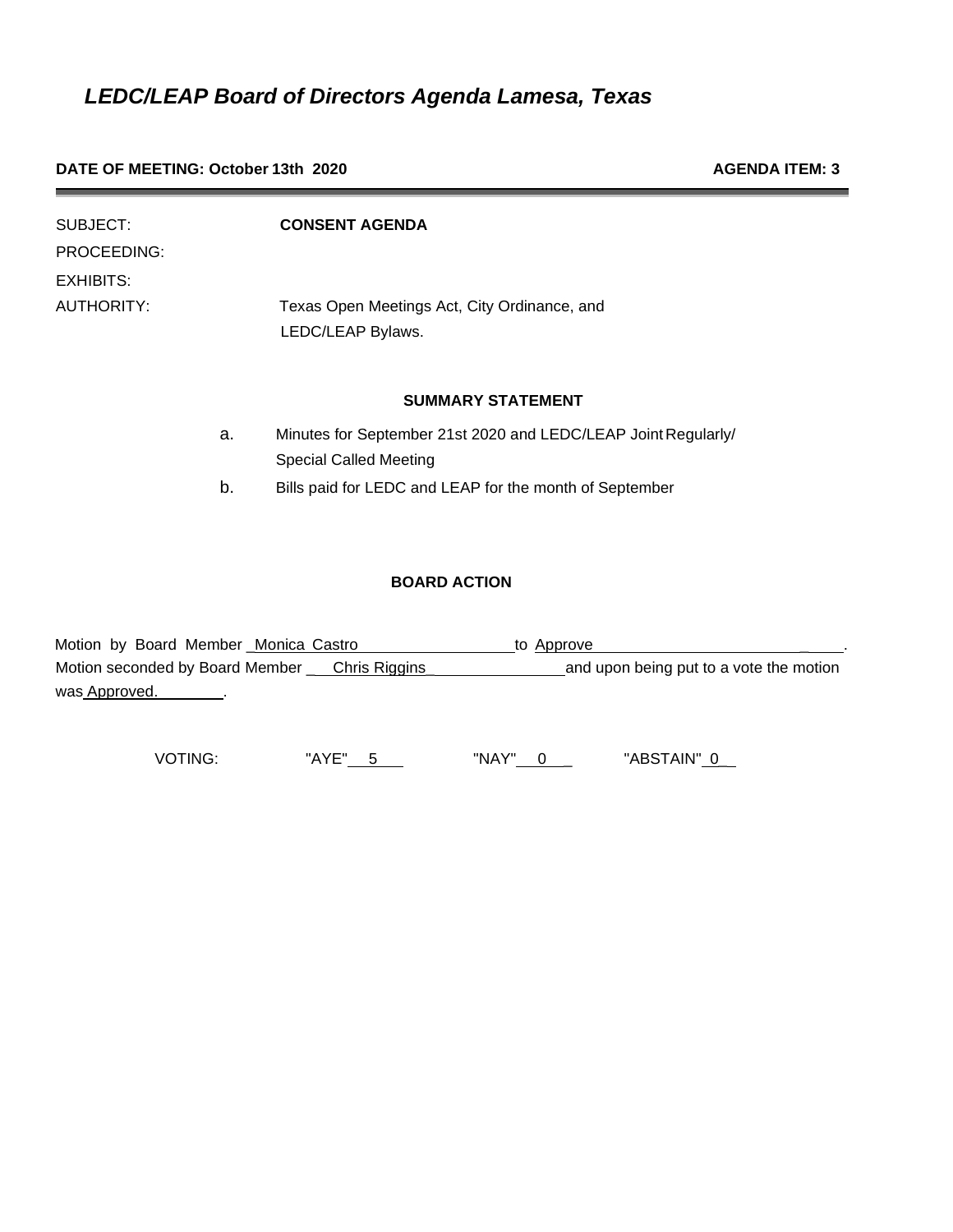.

| SUBJECT:    | <b>FINANCIAL REPORT</b>                                        |
|-------------|----------------------------------------------------------------|
| PROCEEDING: |                                                                |
| EXHIBITS:   |                                                                |
| AUTHORITY:  | Texas Open Meetings Act, City Ordinance, and LEDC/LEAP Bylaws. |

## **SUMMARY STATEMENT**

Executive Director, Lee Peterson, will present the financial report.

### **BOARD ACTION**

Motion by Board Member \_Deedra Cope \_\_ to \_\_Approve **\_\_\_\_\_\_\_\_\_\_\_**.

Motion seconded by Board Member \_Bobby Gonzales\_ and upon being put to a vote the motion was approved.

VOTING: "AYE" $\underline{5}$  "NAY" $\underline{0}$  "ABSTAIN" $\underline{0}$ 

**DATE OF MEETING: October 13th 2020 AGENDA ITEM:4**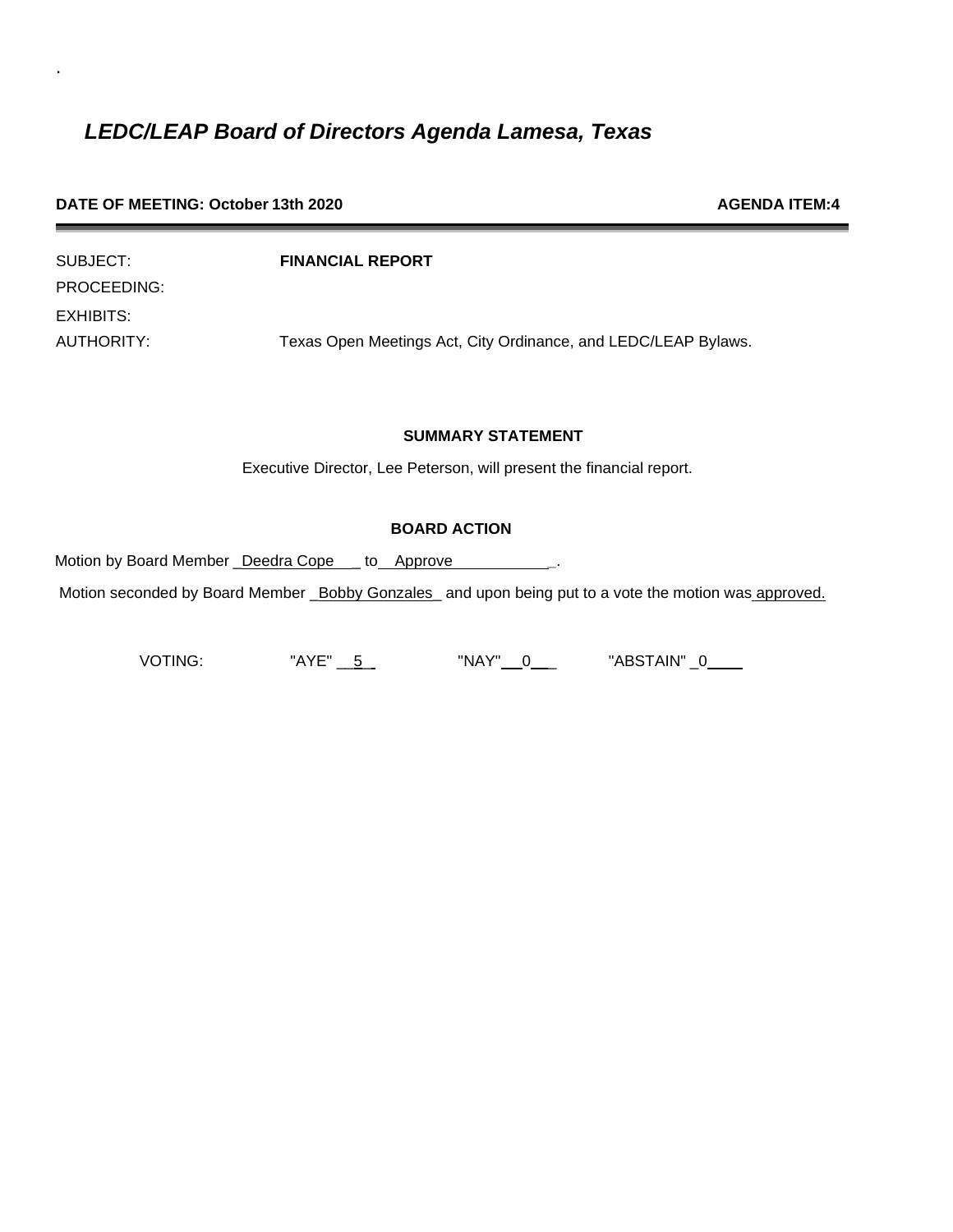| DATE OF MEETING: October 13th 2020 | <b>AGENDA ITEM: 5</b> |
|------------------------------------|-----------------------|
|------------------------------------|-----------------------|

| SUBJECT:         |
|------------------|
| PROCEEDING:      |
| <b>EXHIBITS:</b> |
| AUTHORITY:       |

SUBJECT: **BOARD BUSINESS**

Texas Open Meetings Act, City Ordinance, and LEDC/LEAP Bylaws.

### **SUMMARY STATEMENT**

Boards to Consider, Discuss and/or Take Action on Budget amendment \$100,000 roads for City of Lamesa

## **BOARD ACTION**

Motion by Board Member Bobby Gonzales \_ to Approve Audit Engagement Letter\_\_\_\_\_\_\_\_\_\_. Motion seconded by Board Member Deedra Cope \_\_ and upon being put to a vote the motion was approved.

VOTING: "AYE" \_ 5 "NAY" 0 \_ "ABSTAIN" 0\_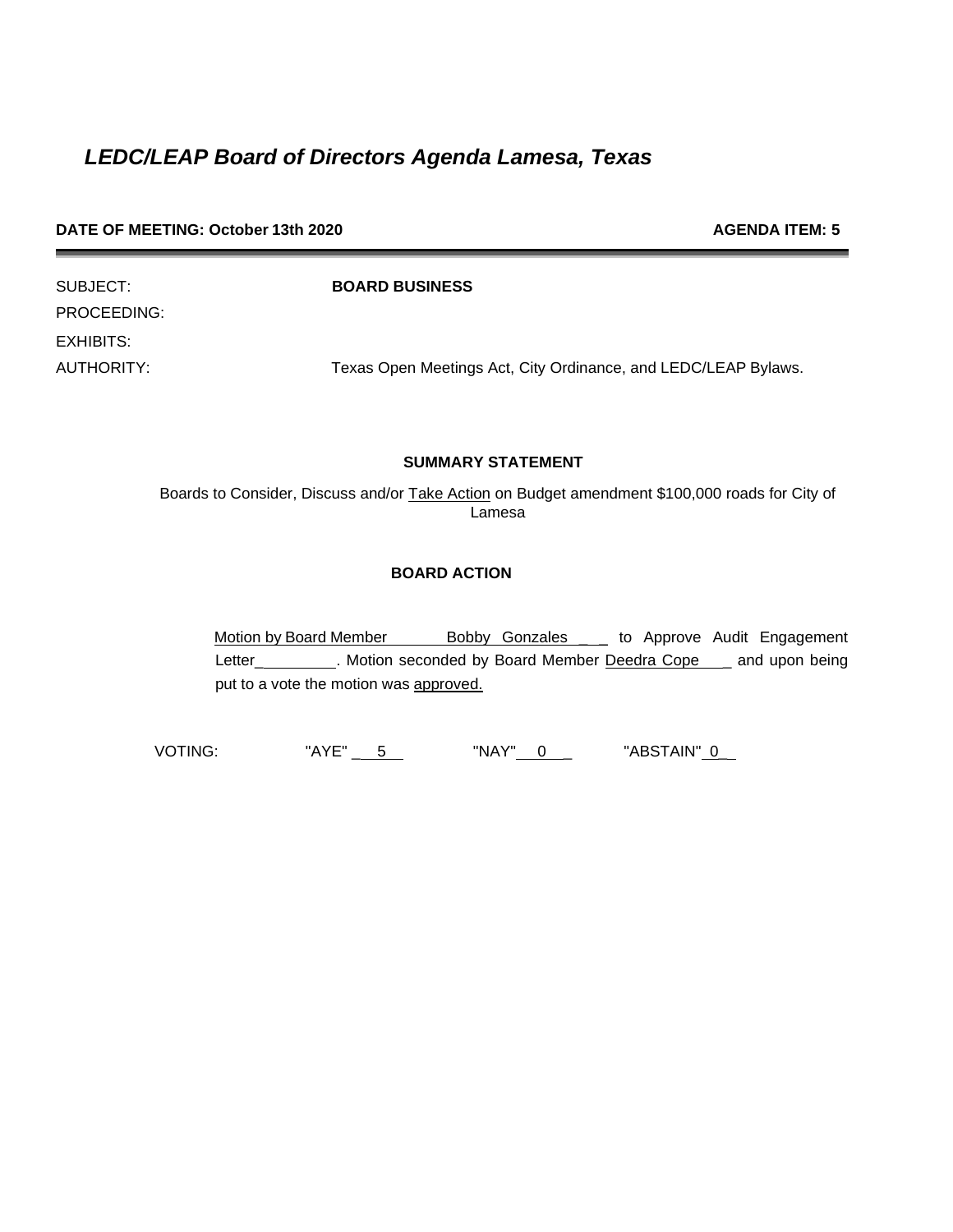| DATE OF MEETING: October 13th 2020 | <b>AGENDA ITEM: 6</b>                                          |  |
|------------------------------------|----------------------------------------------------------------|--|
| SUBJECT:                           | <b>Board Business</b>                                          |  |
| PROCEEDING:                        |                                                                |  |
| EXHIBITS:                          |                                                                |  |
| AUTHORITY:                         | Texas Open Meetings Act, City Ordinance, and LEDC/LEAP Bylaws. |  |

**SUMMARY STATEMENT**

**Boards to Consider, Discuss and/or Take Action regarding Review 2016 Strategic Plan strength andopportunities**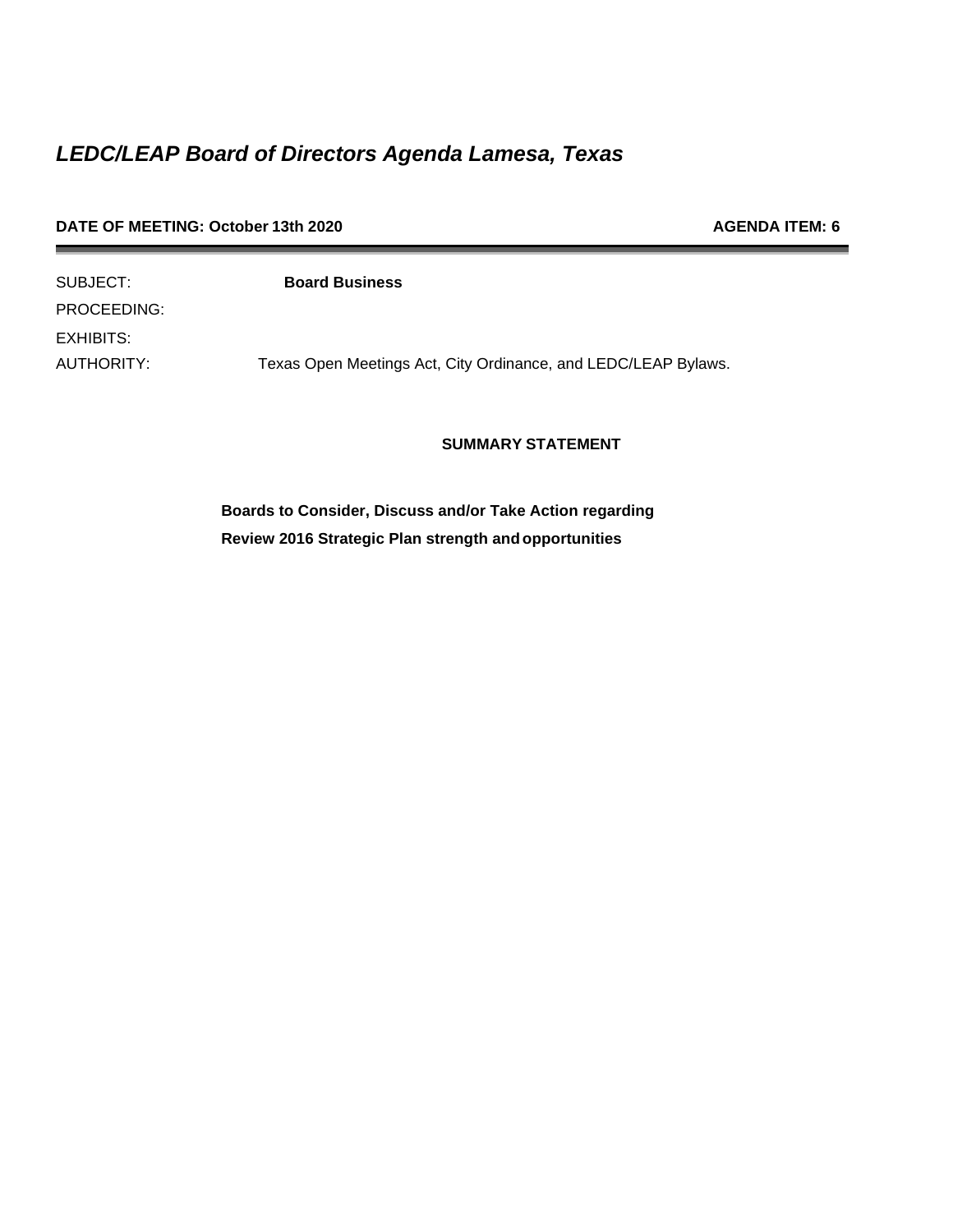| DATE OF MEETING: October 13th 2020 |                                                                | <b>AGENDA ITEM: 7</b> |
|------------------------------------|----------------------------------------------------------------|-----------------------|
| SUBJECT:                           | Board Chairman moves to executive session                      |                       |
| PROCEEDING:                        |                                                                |                       |
| <b>EXHIBITS:</b>                   |                                                                |                       |
| AUTHORITY:                         | Texas Open Meetings Act, City Ordinance, and LEDC/LEAP Bylaws. |                       |

**Board Chairman moves to executive session**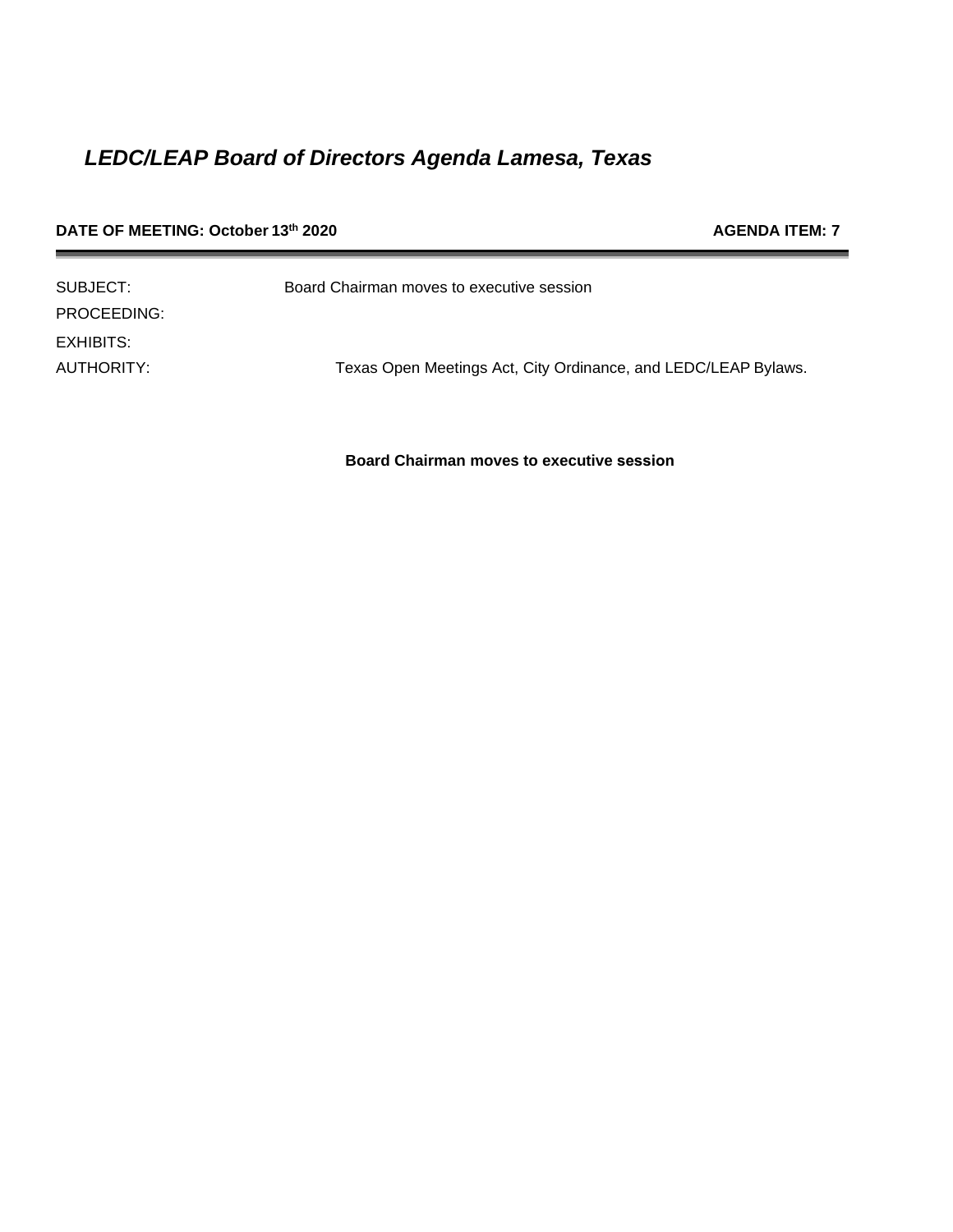| DATE OF MEETING: October 13th 2020 |  |
|------------------------------------|--|
|------------------------------------|--|

**AGENDA ITEM: 8** 

| SUBJECT:<br>PROCEEDING: | <b>EXECUTIVE SESSION</b>                                                                              |
|-------------------------|-------------------------------------------------------------------------------------------------------|
| EXHIBITS:               |                                                                                                       |
| AUTHORITY:              | Texas Open Meetings Act (SECTION 551.072 & SECTION<br>551.087), City Ordinance, and LEDC/LEAP Bylaws. |

### **SUMMARY STATEMENT**

Convene into closed Executive Session for the following purpose(s):

- a. Deliberation regarding economic development negotiations inaccordance with Local Government Code 551.087
- b. Deliberation regarding real property in accordance with TexasLocal Government Code 551.072

NO ACTION

## **BOARD ACTION**

Motion by Board Member \_Deedra Cope \_to reconvene into Open Session Motion seconded by Board Member Monica Castro and upon being put to a vote the motion was approved.

VOTING: "AYE<u>" 5</u> "NAY" <u>0</u> "ABSTAIN<u>" 0</u>

**Time Into Executive Session: 6:20 pm.** 

**Time Out of Executive Session: \_6:45 pm.**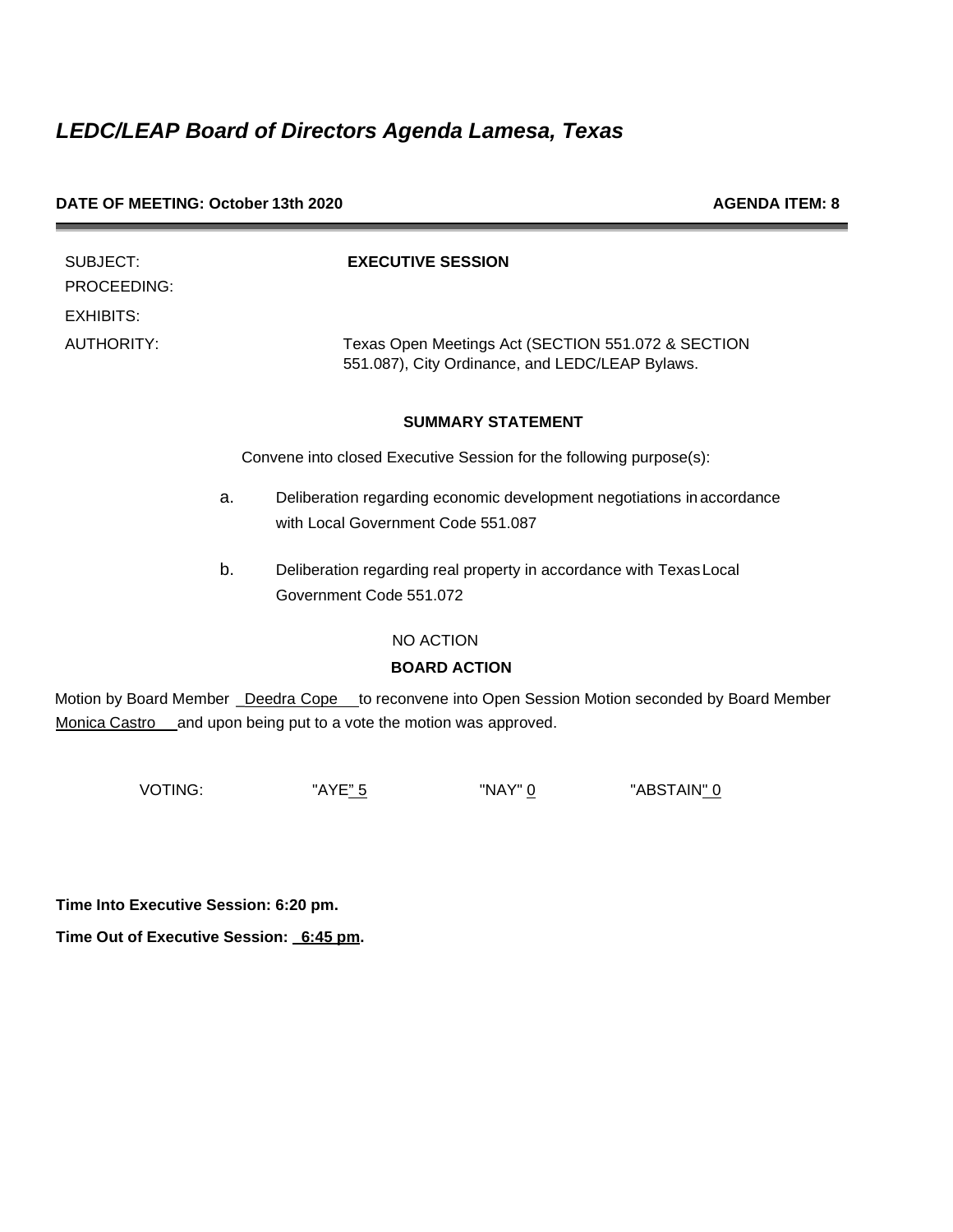## **DATE OF MEETING: October 13th 2020 AGENDA ITEM 9**

SUBJECT: Reconvene into open session PROCEEDING: EXHIBITS: AUTHORITY: Texas Open Meetings Act, City Ordinance, and LEDC/LEAP Bylaws.

## **SUMMARY STATEMENT**

**Reconvene into open session**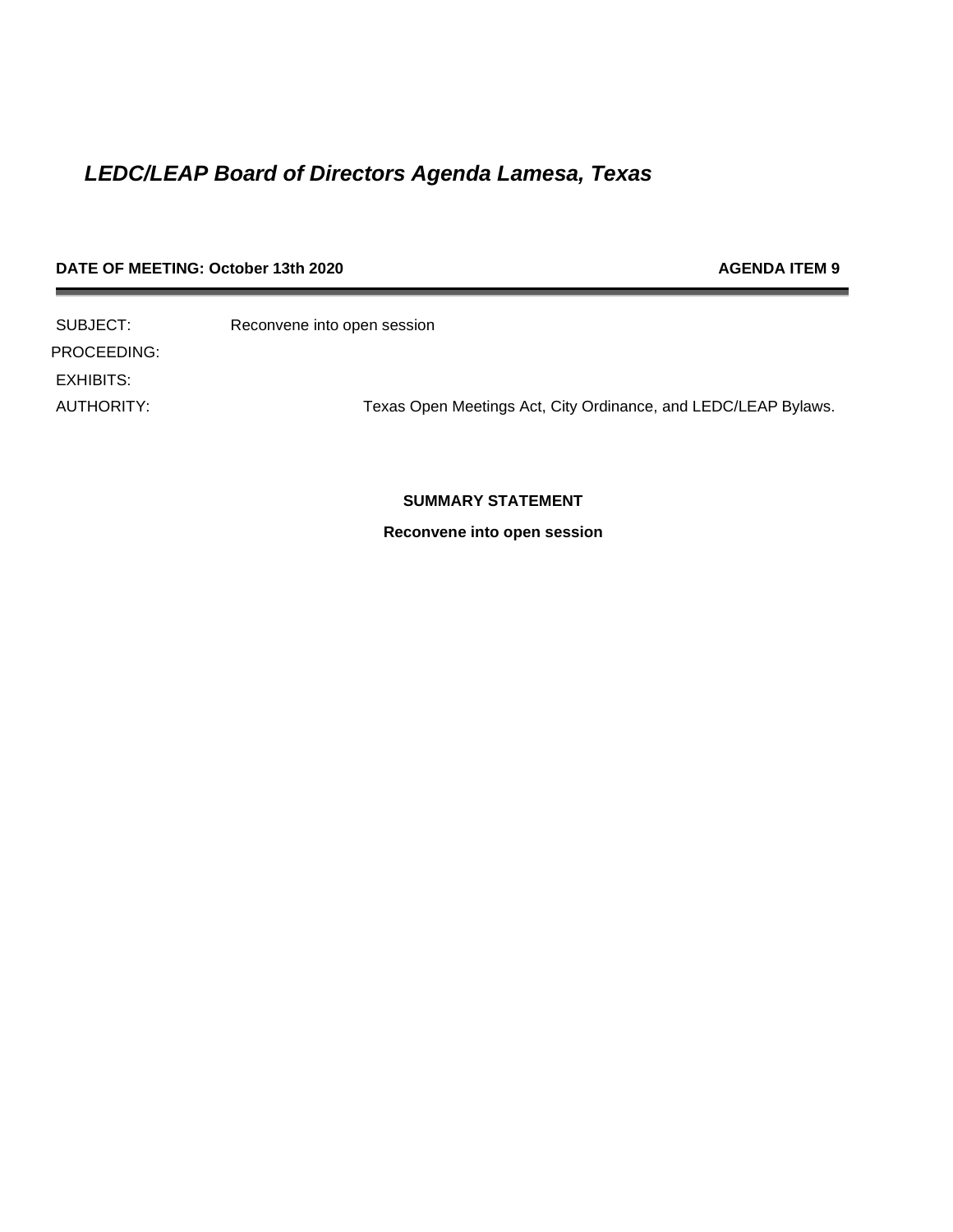#### **DATE OF MEETING: October 13th 2020 AGENDA ITEM:10**

| SUBJECT:    | ACTION AS A RESULT OF THE ABOVE LISTED EXECUTIVE<br><b>SESSION ITEMS</b>                              |
|-------------|-------------------------------------------------------------------------------------------------------|
| PROCEEDING: |                                                                                                       |
| EXHIBITS:   |                                                                                                       |
| AUTHORITY:  | Texas Open Meetings Act (SECTION 551.072 & SECTION<br>551.087), City Ordinance, and LEDC/LEAP Bylaws. |

## **SUMMARY STATEMENT**

Action as a result of the Executive Session

a. No Action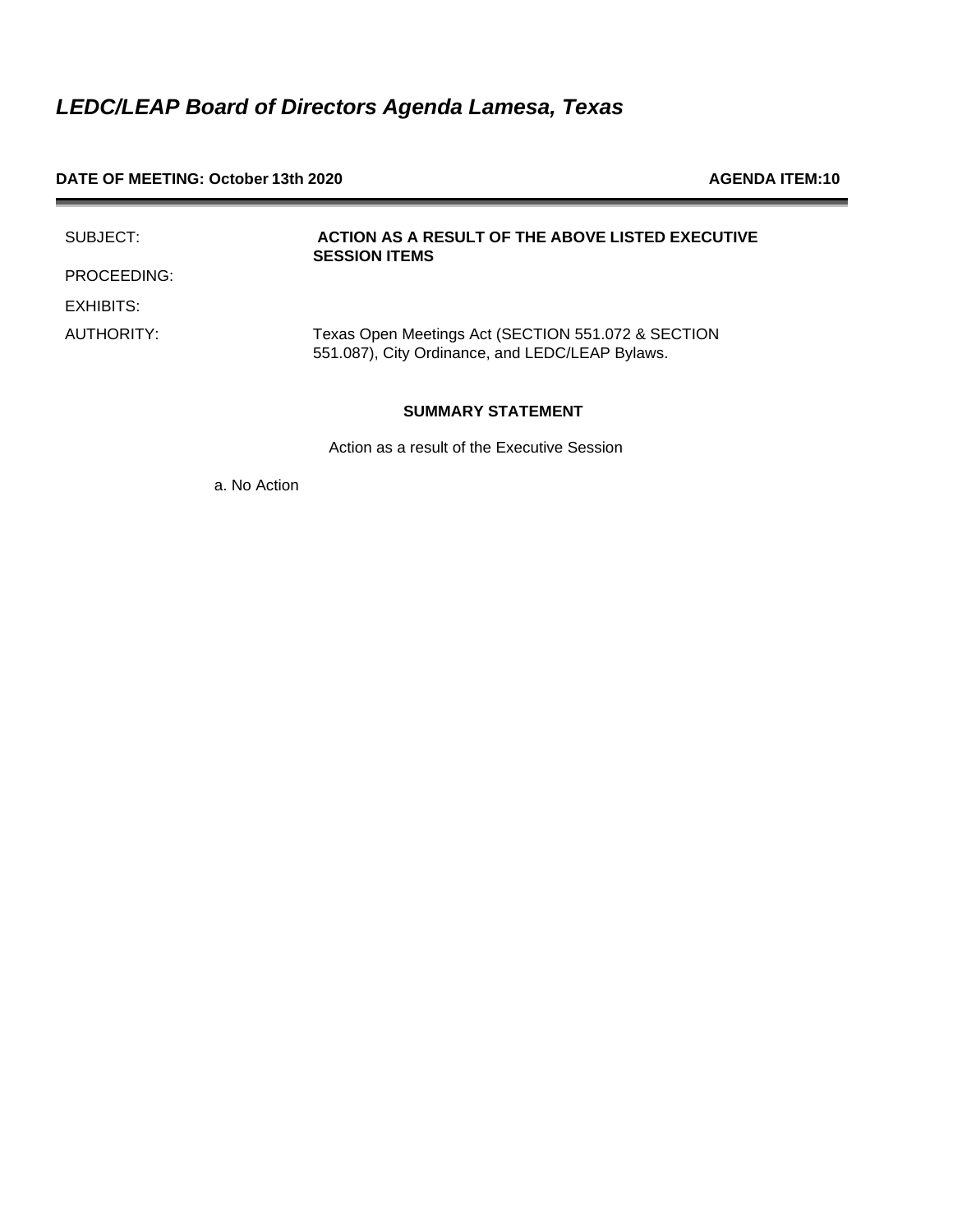## **DATE OF MEETING: October 13<sup>th</sup> 2020 AGENDA ITEM:11**

| SUBJECT:    | <b>EXECUTIVE DIRECTOR'S REPORT:</b>          |
|-------------|----------------------------------------------|
| PROCEEDING: |                                              |
| EXHIBITS:   |                                              |
| AUTHORITY:  | Texas Open Meetings Act, City Ordinance, and |

LEDC/LEAP Bylaws.

## **SUMMARY STATEMENT**

Hear update from LEDC/LEAP Executive Director Lee Peterson

NO ACTION.